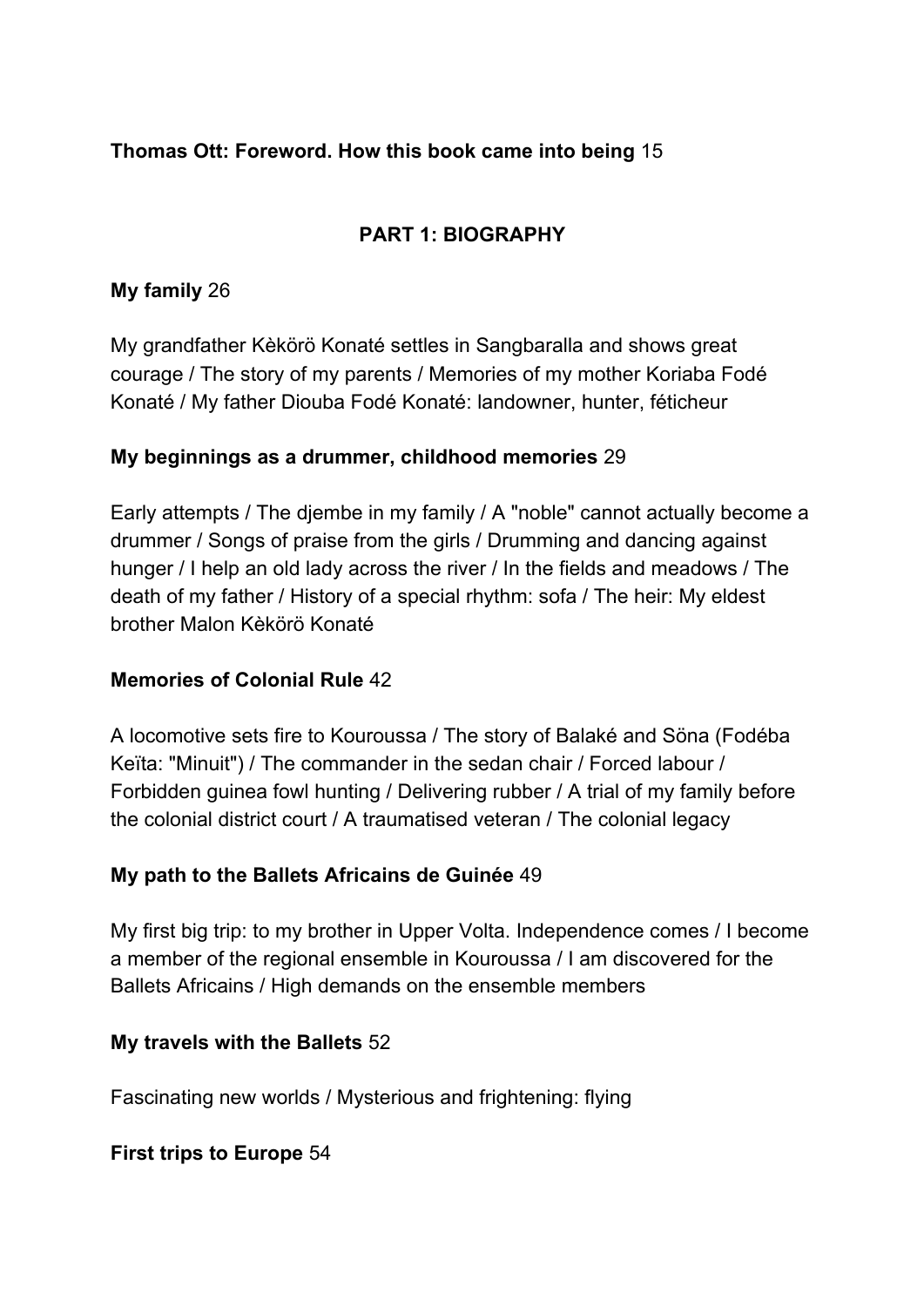Berlin: shots at the wall / acclaimed performances in Paris / French lessons / London: meeting the Beatles / Prague, Budapest, Zurich: we encounter fascination and fear

## **Travels to other African countries** 60

The beginning / In Mozambique with Miriam Makeba / Zambia: Elephant teeth for Sékou Touré / With Mobutu in Zaire and a near miss / Morocco: Princely reception by the king / Tunisia: A different Islam

# **Travelling to South America** 64

Chile: We narrowly survive an earthquake / Cuba: At the 1978 World Youth Festival / Countering suspicions of espionage by singing the national anthem / Terrible turbulence in Bolivia

## **Working conditions in the Ballets** 66

List of countries visited / The directors of the ballets / Catastrophic conditions in the first years / Protest in the night and cold / Poor pay, hunger, malnutrition / Redemption: We become civil servants

### **A permanent problem: The eternal sexual emergency** 71

Strict ban on contact with the opposite sex / How I hid my girlfriend Nankany in the closet / President Sékou Touré and the pregnant dancer / Chercher la femme / Do African men have two genitals?

### **My farewell to the Ballets Africains** 74

Small punitive measures / Growing discontent / The change of power in 1984 and the great turning point / First students from Europe / The white devils play the djembe! / Rainer Dörrer and Johannes Beer / Journey to my mother's deathbed / Return to Conakry: a test for my German friends / There is a crisis in the Ballets / My journey to Germany in 1987 / Return and the final break with the Ballets

### **A new phase in my life**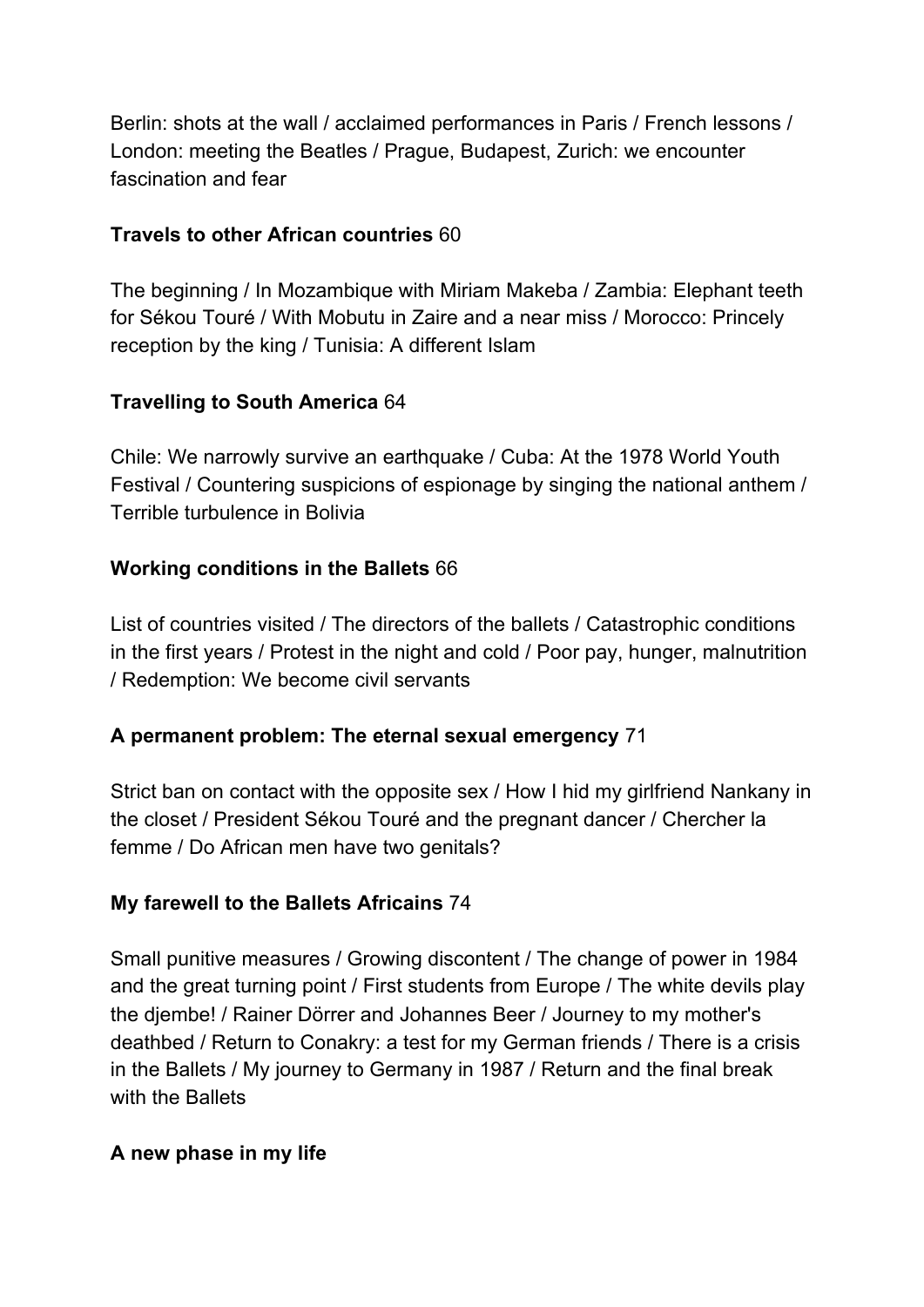The new life begins travelling with Silvia and Paul, my first CD "Rhythms of the Malinké", my group Hamana Diara / A new task: documenting my musical culture / The Gambia and Berlin - I become a professor / Concert at the Musikethnologisches Museum in Berlin, September 2000 / Concerts in Conakry 1999 and 2003 / Trip to Israel 2001

### **Particularly important friends and colleagues** 87

Silvia Kronewald / Rainer Dörrer / Gabi Happe / Noumoudy Keïta / Mamady Keïta

# **PART 2: DESCRIPTION OF MY CULTURE**

#### **The Social Order in the Village** 91

The village chiefs: duuti and sotiikèmöö / Nobility, craftsmen, hunters / Griots and griots / The griots / Famous griots of the Republic of Guinea / The age groups (generations)

#### **The festivals** 106

Significance of the festivals in social life / Sunkaro sali: the end of Ramadan / Tabaski: the festival of the sheep / Gbalan la: the millet harvest / Bara dösa: the rice harvest / Dala mön: fishing in the lake

#### **The masks** 110

Saints and other masks / The koma mask / The "magic" masks soliwoulén, kawa and wôlô / The social masks of the fourth generation: kondén and balanin, the mask turanin gbanan / The mask gnô kônôgbin wôlô / The mask tasaba

#### **Sexuality and marriage** 119

The myth of the two kingdoms / A childhood memory: visiting girls from neighbouring villages - ka a labö / Hooking up at the rhythm diaa / Sharing the bed, but no sex: child "marriages" as abstinence training / Mutual flogging for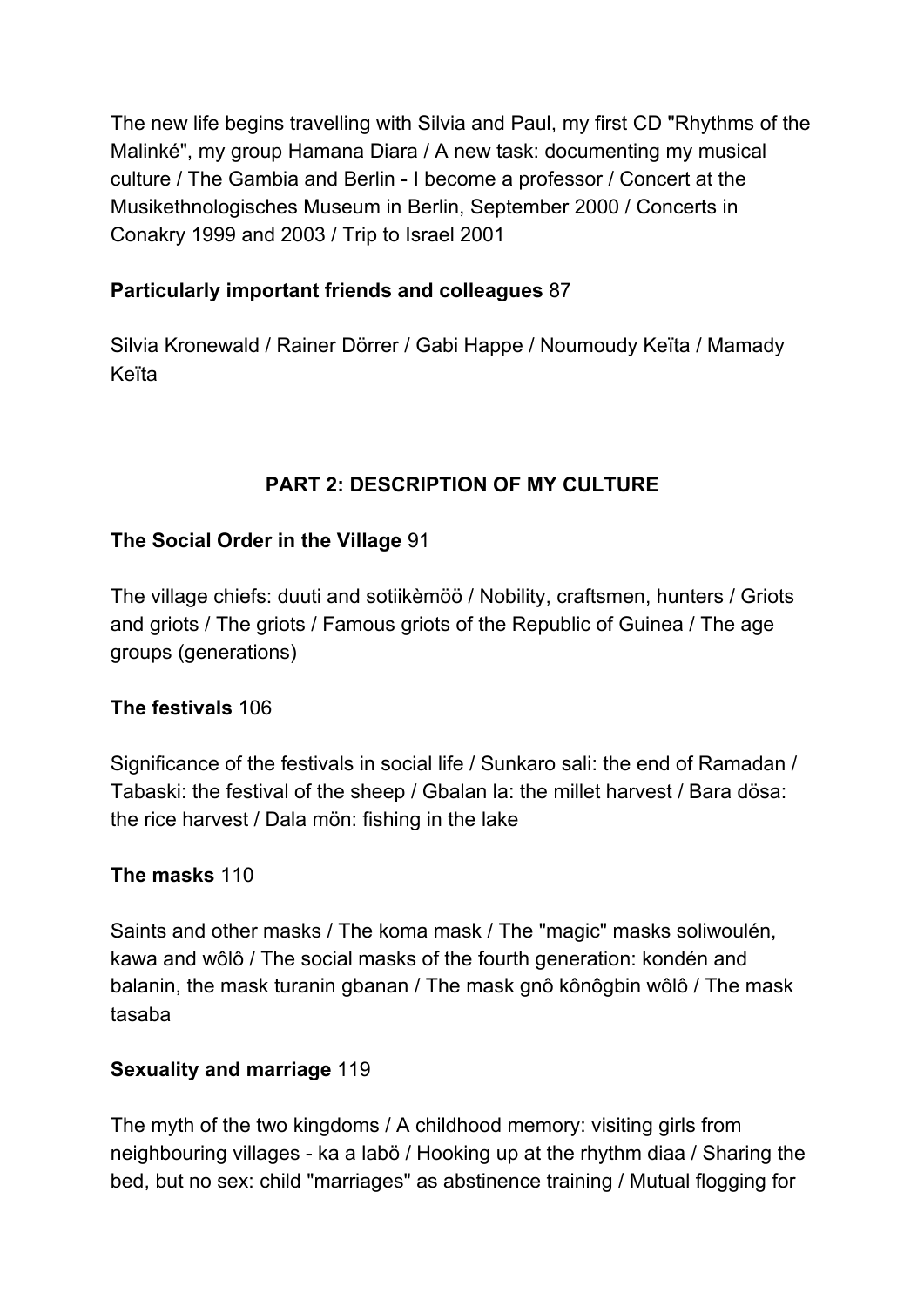premarital pregnancy / Marriage preparations and wedding / What happens on the wedding night is nobody's business! / The Imam gets the wife as a gift / Until the wedding, the girls are not allowed to cook / Marriage under duress / Forced marriage lives on / Marriage against the resistance of the family / The husband is to be respected like God / Respect of the children for their mothers / A permanent problem: polygamy / Neglect and bad treatment by the husband / The martyrdom of childless women / Divorce is (almost) impossible / When the husband dies ... / Girls into school! / Lesbian women in the pillory

## **Religion, animism, sorcerers and féticheurs** 137

What my brother Malon Sory told me about Islam / The blacksmiths prevail against the Muslims and sacrifice to the tree demon / Sacrifices and their meaning / The magic means (gris-gris) / Gris-gris are essential for survival at the gbara ceremony / Magic at a meeting of the hunters / The annual festival of the hunters / Soro, my father's demon / My grandfather's demon, kömö kudu nin, who loved snuff / Animal oracles of movement / My brother, Malon Kèkörö, snatches a piece of land from evil spirits / The Monday night boa / The lenké spirits help a functionary gain popularity / The féticheurs' fight against witchcraft / Three stories of witchcraft / Good and evil féticheurs / The féticheur Frigan Douka loses his magic bells / The colonialists did not believe in witchcraft

### **Customs, then and now** 153

Field work / Field work of the baratii and "field robbery" (sènè sunya) / Circumcision / Against circumcision, especially of the girls / Circumcision rituals / The tön ta game / Against corporal punishment of the children / Respect of the children towards their elders / Words of honour and written contracts / Hospitality and mutual help / Greeting rituals / Farewell songs / Honourable mention of the surname / Fear of solar and lunar eclipses / The poisoning of the river Djoliba / How the family learns of the death of an absent person / Suicide is frowned upon / Sacrifices for the dead

# **PART 3: THE MUSIC**

### **Functions of music - individual and social** 169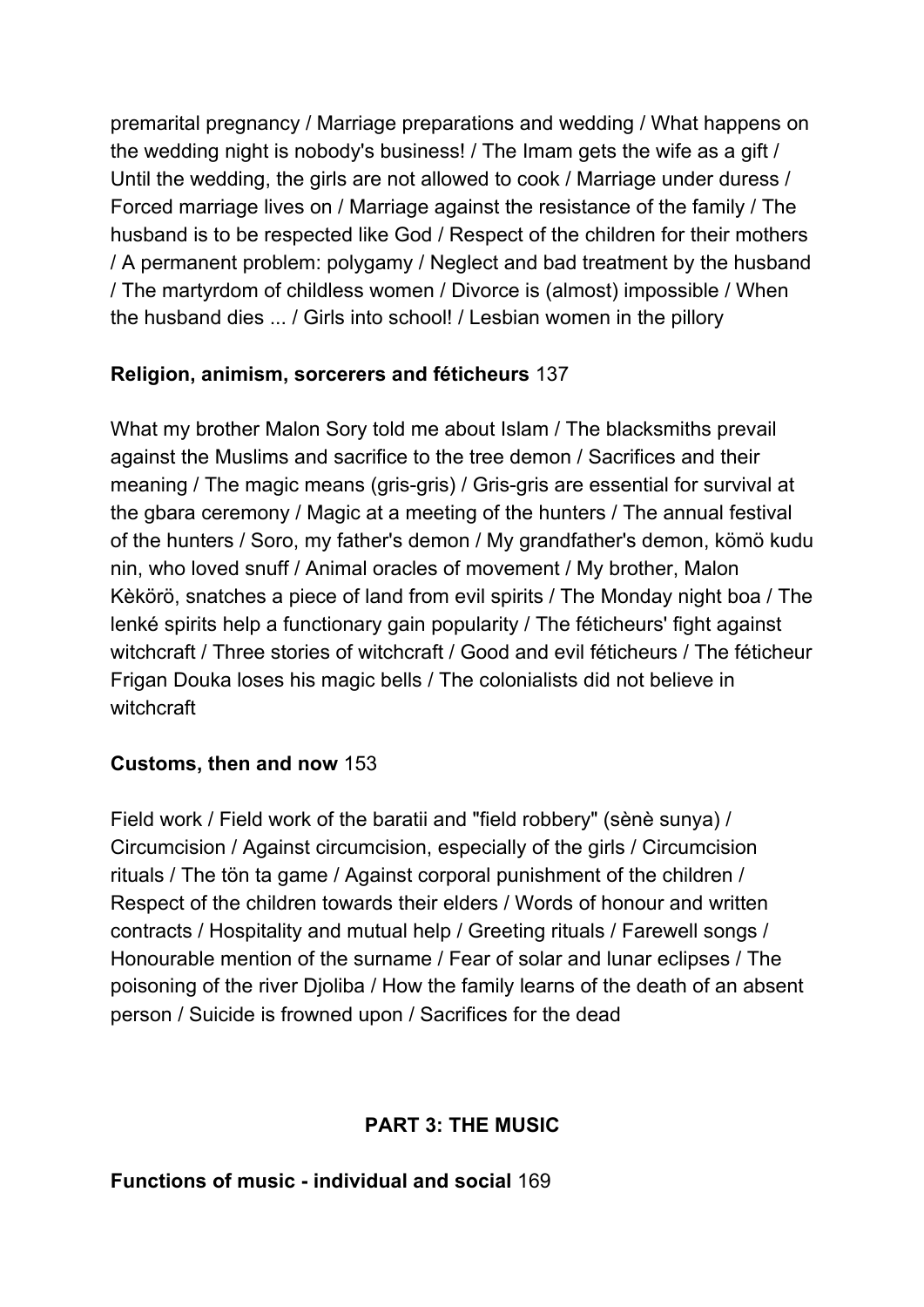Music holds the community together / It is anchored in nature / It is a remedy / It helps people with disabilities / Prohibition of music in Islam: why? / How I oonce changed the mind of a Maninka Mori who was hostile to music / Does the Koran prohibit music?

#### **The musical instruments** 173

General / Who plays which instrument / Instruments of the griots (Jeli) / Instruments of the girls and women / Instruments of the children / An instrument of the hunters / An instrument of the féticheurs / An instrument of the warriors / The message drum kunan / The flutes tanbifule and böfule / The horns kerebudu and sulabudu / Dankaranfule, the devil's flute / My recordings with some of the instruments

#### **The Djembe** 192

How the djembe was invented / How people used to get a new djembe / The different kinds of wood / The different shapes of the djembe / The ears (sèèsè) / Different skins for the djembe / The construction of the djembe - in the past and today

#### **Playing the djembe** 199

Playing on the Djembe / Other sounds I play / The position of the fingers to avoid pain / Blood in the urine after long drumming / Interaction of the arms / Playing sitting and standing / Four positions when playing standing / The straps

#### **The bass drums** 204

Origin and construction / The drumsticks / The arm movements while playing

#### **The rhythms** 206

What "rhythms" are and where they come from / The three basic rhythmic types / A special dunun: dunungbè / How strong men dance / Söma Sandyi versus Fabu Condé / A special rhythm: mendianèn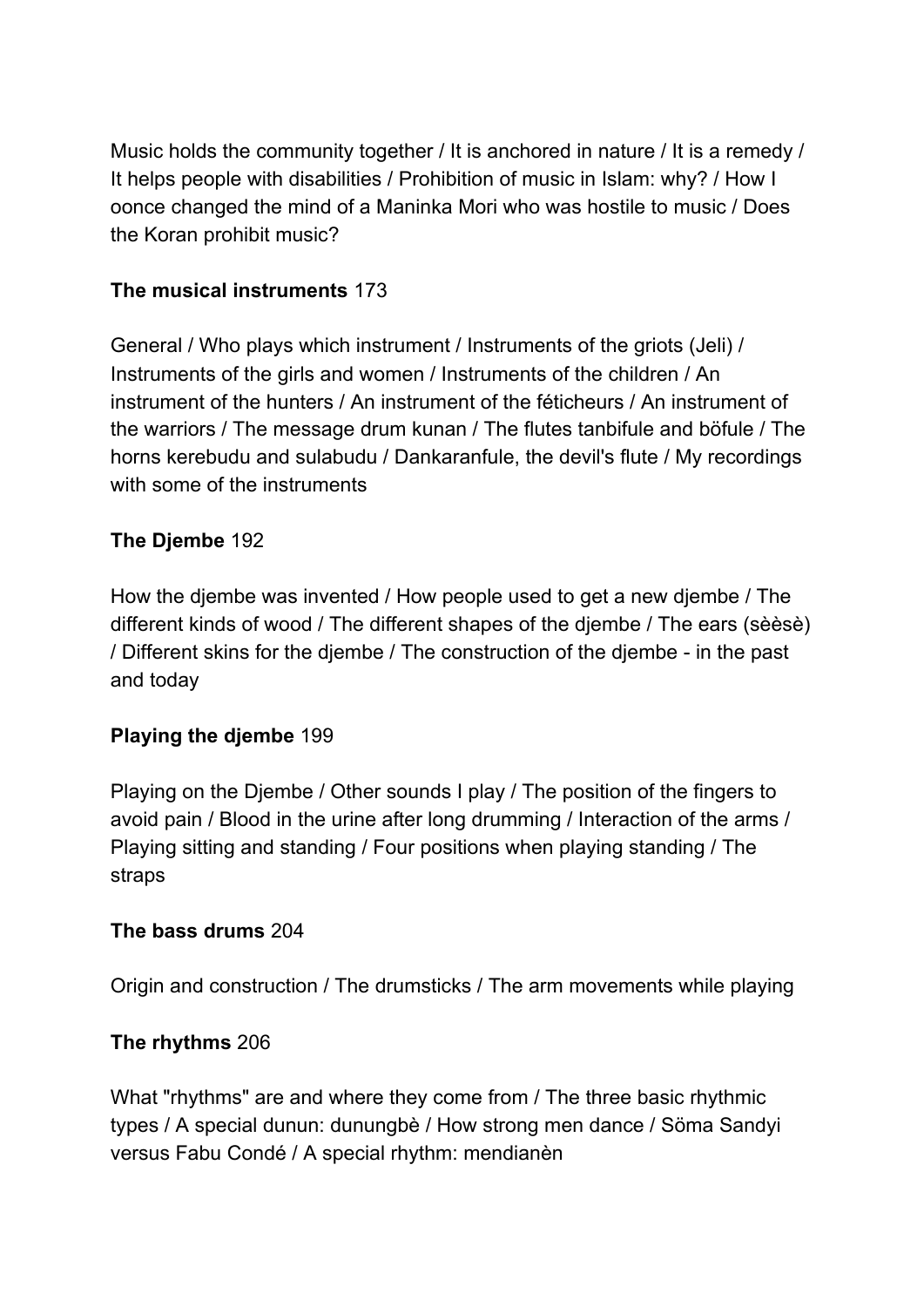## **The musical arrangement in the interplay** 214

The division of labour between the instruments / The instruments do not "play", they speak / The instruments talk to each other / The common melody of bass drums and djembe / Do the bells also play a melody? / The introductions / The bloquages ("appels") / The solos / Improvising / The Èchauffements and the relationship between solo drum, dance and song / The roulements

## **The djembeföla** 220

What does "djembefola" mean / Low esteem for drummers among the villagers, patience as a virtue / With gris-gris against the competition / An alleged jealousy conflict between Mamady Keïta and me / The djembeföla and women / Drumming tricks to punish adversaries and break the resistance of the beloved / Memories of impressive colleagues / Jack-of-all-trades and specialists / The new generation / But where are the female drummers?

### **Some serious advice to young djembe players** 230

Ask questions / Don't stretch your drums too high / Play slowly. And not so loud / Remember: to make music you need a calm and rested mind / Get to know your culture / Be careful with the rhythms

# **PART 4: EXPERIENCES AND THOUGHTS**

### **Tradition, notation, learning, teaching** 237

Who invented our music? / Keeping African music / Working without a work plan / Learning by writing down and learning with the mind and body / School is important, also for later artists / Learning and teaching without pedagogy / Problems with teaching solos

### **Whites and our music** 241

Music knows neither colours nor "races" / Melody in music is universal / Questions in the workshops / Studied musicians from Europe have more problems with our music than amateurs / European audiences understand our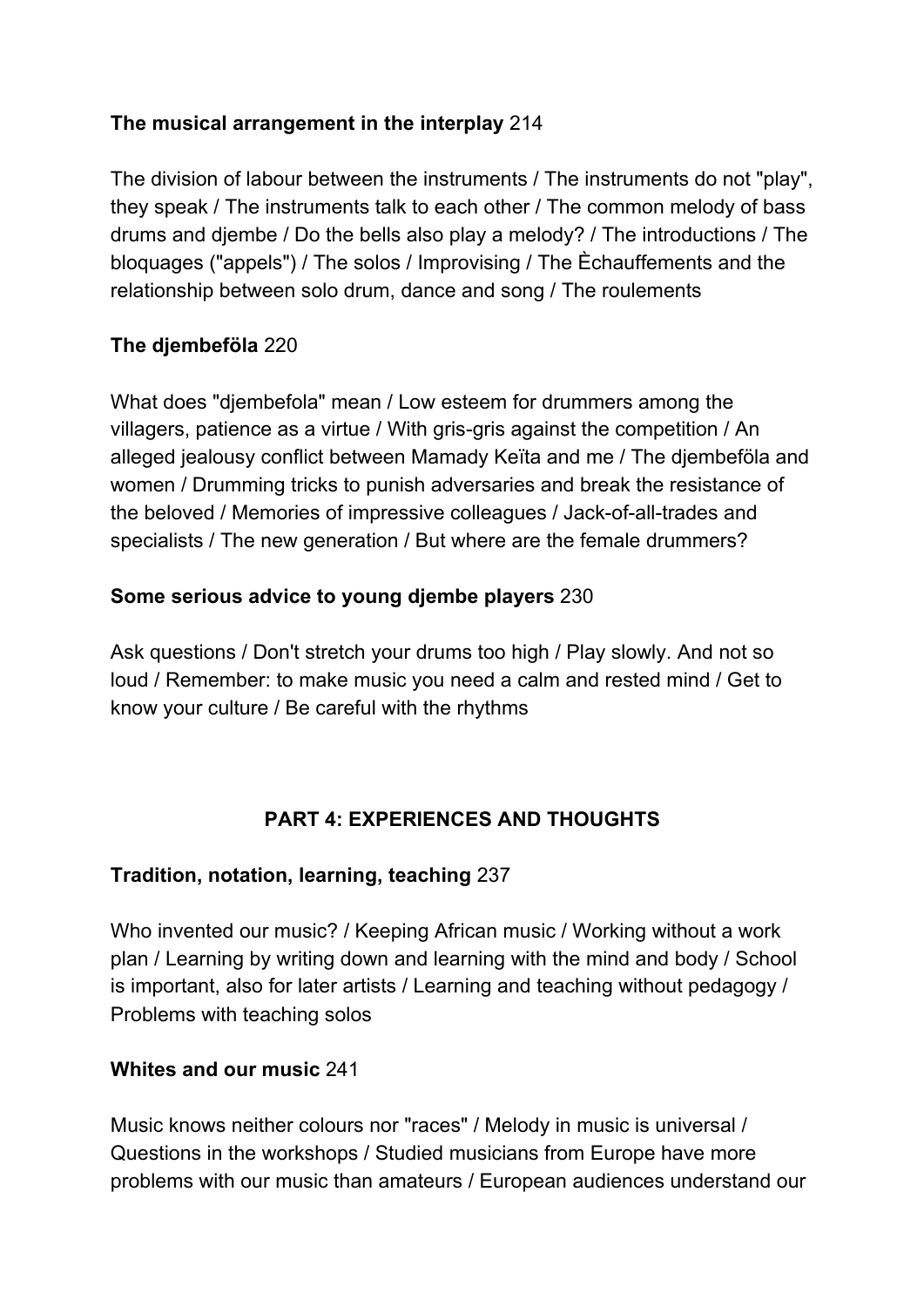music much better today than 50 years ago / The colonisers were not interested in our culture / The djembe connects cultures / Do Africans have music in their blood?

#### **How Africans and whites deal with African culture** 244

Africans are careless with their cultural treasures / What is the kondén mask doing in Detroit? / Sound and film recordings, books - who got the money? / A counterexample / An unexpected windfall for drummer Soungalo Coulibaly / Bad experiences in the USA / A relief action for my home village / African musicians into the examining boards! / Concerts with African music are too loud

### **Tradition and modernity in Africa** 251

Tradition and modernity - a mixed record / Why is Africa so backward? / Traditional and modern medicine / Death of an English tourist / Two ladies from Germany are horrified by Africa / Humiliation because of traditional dress / The griots only sing songs of praise / Can one live from playing the djembe? / I was born an African, but ...

### **Living conditions and ecology, then and now** 258

Children sing songs against deforestation / Plastic waste / Water is becoming scarce / Gorilla story / Elephant story e: The hunter Senba Faa Mamady Kourouma / Porcupine story: The hunter Bala Faa Sory Doumbouya / True story of a hippopotamus / The story of the little girl and the hippopotamus

# **APPENDIX 1**

List of important rhythms, with references to their mention in the text 263 Famoudou Konaté's own compositions and arrangements (\*) 270

# **APPENDIX 2**

Explanations of names and terms that occur frequently in the text 275: